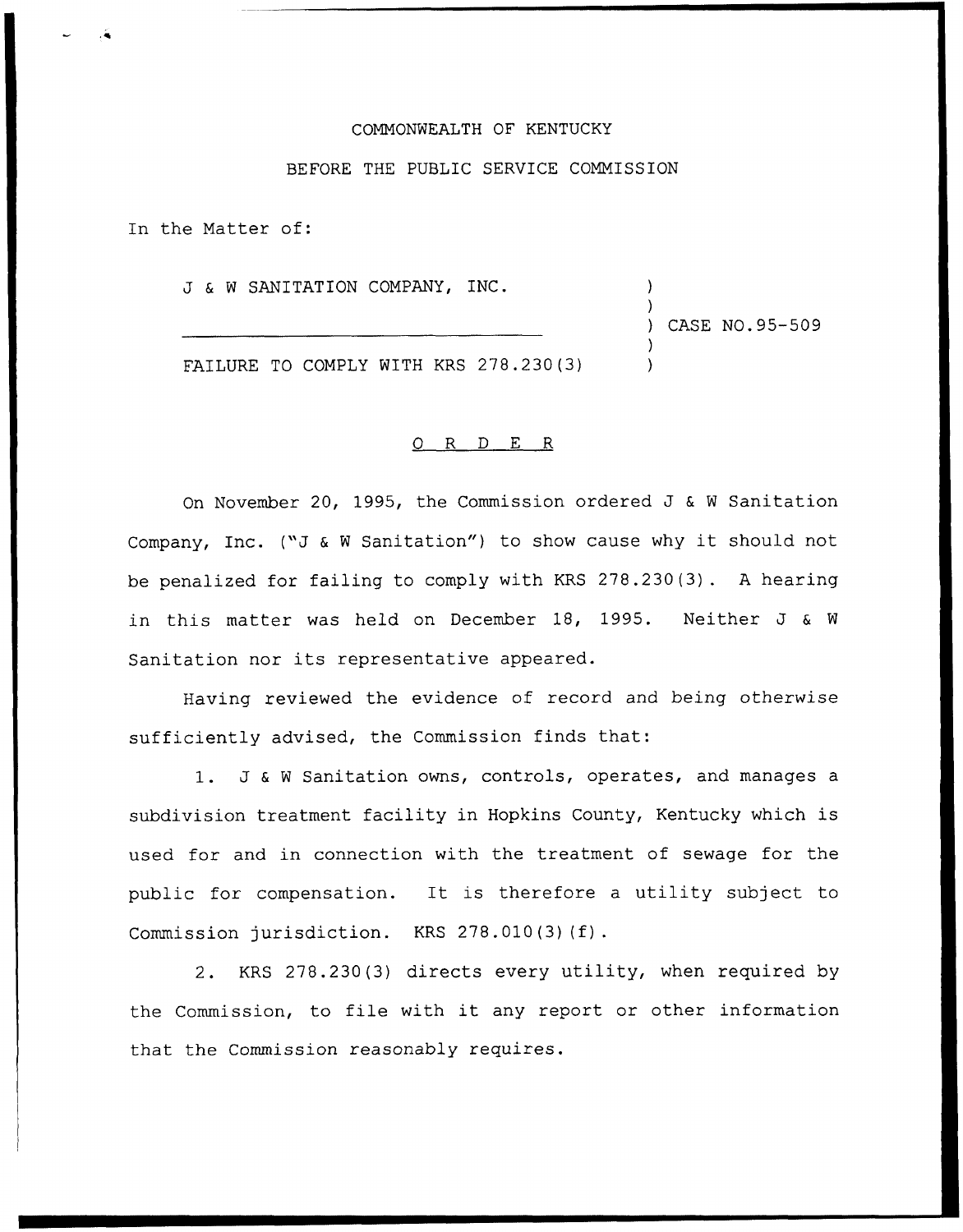3. Commission Regulation <sup>807</sup> KAR 5:006, Section 3(1), requires every utility to file with the Commission on or before March 31 of each year <sup>a</sup> financial and statistical report of its utility operations for the preceding calendar year on forms furnished by the Commission.

4. On or about January 3, 1995, the Commission mailed to J & <sup>W</sup> Sanitation two copies of its standard form for the annual financial and statistical report with <sup>a</sup> letter of instruction to complete the forms for its 1994 calendar year operations.

5. On March 29, 1995, J & <sup>W</sup> Sanitation requested an extension of time in which to file its annual financial and statistical report.

6. The Commission granted J & W Sanitation's request for an extension and extended the deadline for filing its annual financial and statistical report to April 30, 1995.

7. As of May 1, 1995, J & <sup>W</sup> Sanitation had neither filed its annual financial and statistical report nor requested a further extension of time.

8. On May 5, 1995, the Commission mailed <sup>a</sup> letter to J & <sup>W</sup> Sanitation which advised that the required report was past due.

9. Commission Staff subsequently contacted Clyde Fowler, J & <sup>W</sup> Sanitation's president, by telephone and advised him that the required reports were past due.

 $-2-$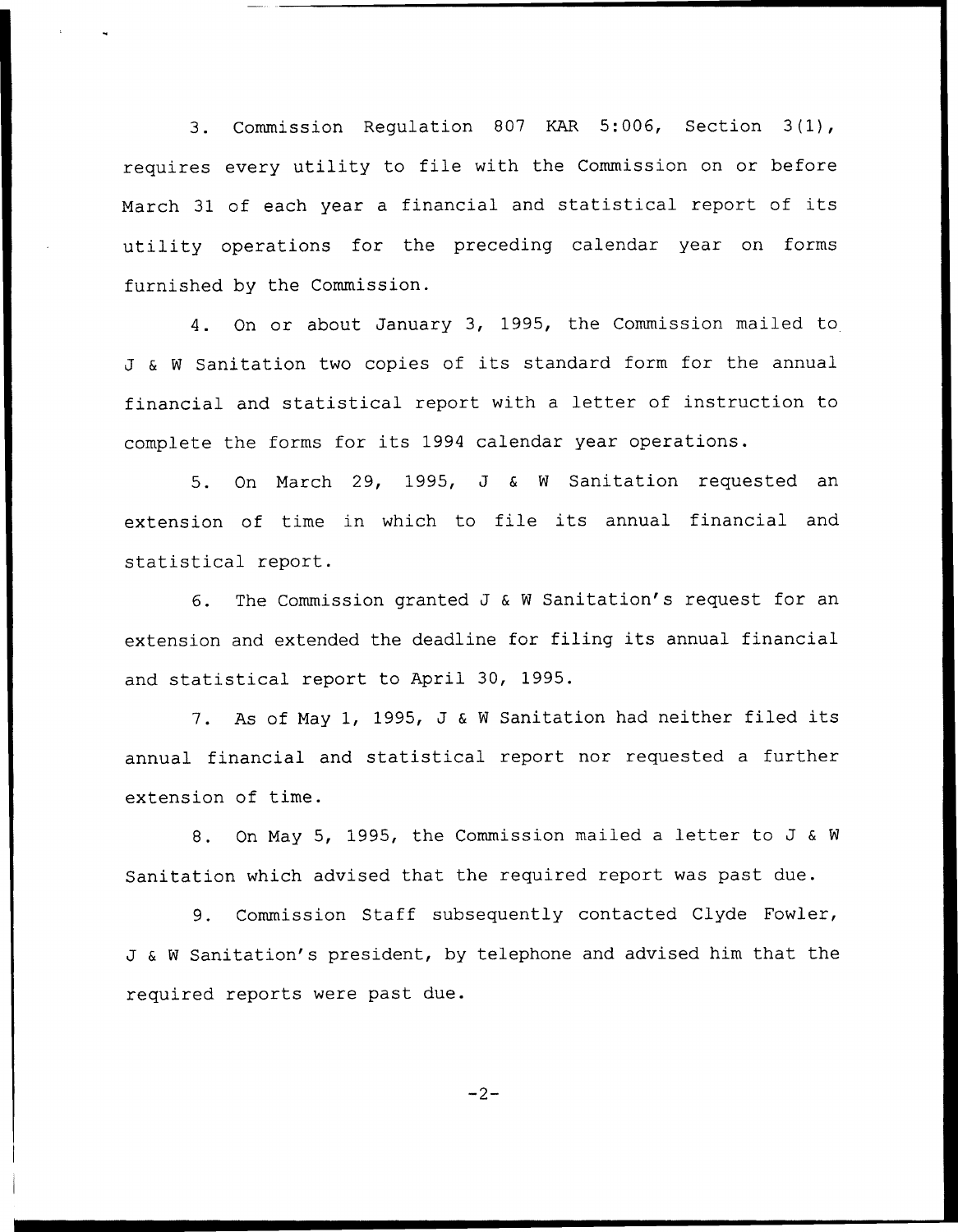10. On November 27, 1995, J & <sup>W</sup> Sanitation was served with a copy of the Commission's Order of November 20, 1995 by certified mail.

11. On December 14, 1995, J & <sup>W</sup> Sanitation filed an annual financial and statistical report for its 1994 calendar year operations.

12. Where the act which <sup>a</sup> utility is required to do is merely clerical in nature, willfulness or deliberate intent can be inferred from the fact of noncompliance. See Re Dyke Water Company, 55 PUR3d 342 (Cal. P.U.C. 1964).

13. J & <sup>W</sup> Sanitation has willfully failed to submit reports in the time period required by Commission Regulation 807 KAR 5:006, Section 3(1).

14. J & <sup>W</sup> Sanitation has willfully failed to comply with KRS 278.230(3).

15. J & W Sanitation should be assessed a penalty of \$125 for its willful failure to comply with KRS 278.230(3).

IT IS THEREFORE ORDERED that:

1. J & W Sanitation is assessed a penalty of \$125 for its willful violation of KRS 278.230(3).

2. J & <sup>W</sup> Sanitation shall pay the assessed penalty within <sup>20</sup> days of the date of this Order. Payment shall be made by certified check or money order made payable to "Treasurer, Commonwealth of Kentucky" and shall be mailed or delivered to Office of General

 $-3-$